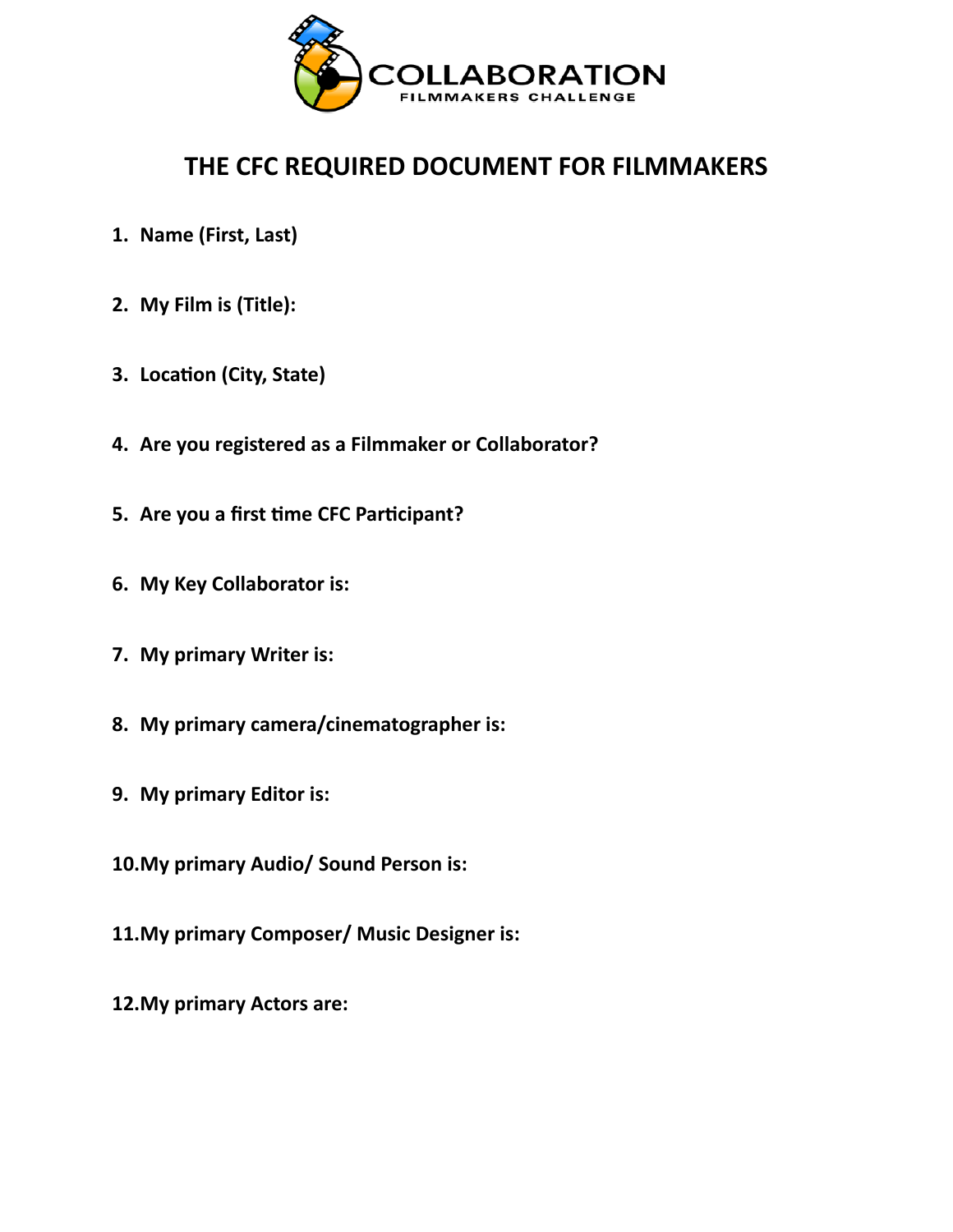

I helped these people a FULL DAY: (Name, Film)

I helped these people HALF DAY: (Name, Film)

I helped these people by providing a FAVOR (one hour or less): (Name, Film)

\_\_\_\_\_\_\_\_\_\_\_\_\_\_\_\_\_\_\_\_\_\_\_\_\_\_\_\_\_\_\_\_\_\_\_\_\_\_\_\_\_\_\_\_\_\_\_\_\_\_\_\_\_\_\_\_\_\_\_\_\_\_\_\_\_\_\_

These people helped me a FULL DAY: (Name)

These people helped me HALF DAY: (Name)

These people provided me a FAVOR (one hour or less): (Name)